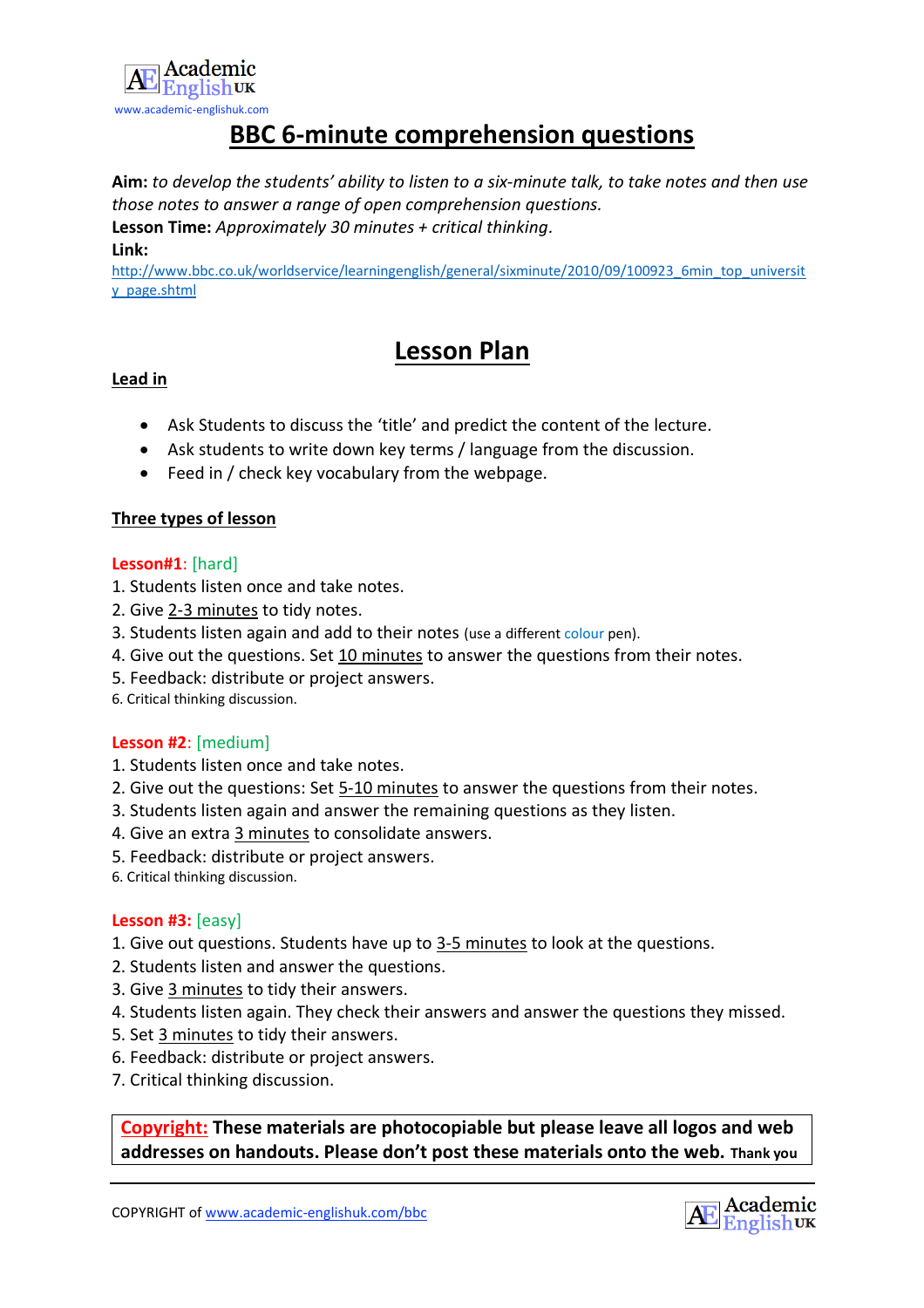

# **Top International Universities**

### *Explain what you understand*

- 1. What is the programme about?
- 2. Who did the research and what are the criteria for the research based on?
- 3. Who is the professor and what do they say about funding being important? What is the example of GDP?
- 4. How many British institutes are on the list?
- 5. Who is the reporter and what do they say 'non-anglophone' means?
- 6. What's significant about Swiss Federal Institute of technology and Ecole Polytechnique?
- 7. How many Chinese Universities are on the list? Any African universities?
- 8. Is reputation important?
- 9. What's number 1 and where are Cambridge and Oxford?

Critical thinking? What university would you like to go to and why? Is reputation important? Will you get a better job if you go to a more reputable university? Should GDP be invested into education? Why do you think that the English speaking Universities dominate the list? Which would you choose Cambridge/Oxford or Harvard/Stanford? What do you think?

Link:

[http://www.bbc.co.uk/worldservice/learningenglish/general/sixminute/2010/09/100923\\_6min\\_top\\_universit](http://www.bbc.co.uk/worldservice/learningenglish/general/sixminute/2010/09/100923_6min_top_university_page.shtml) [y\\_page.shtml](http://www.bbc.co.uk/worldservice/learningenglish/general/sixminute/2010/09/100923_6min_top_university_page.shtml)

COPYRIGHT o[f www.academic-englishuk.com/bbc](http://www.academic-englishuk.com/bbc)